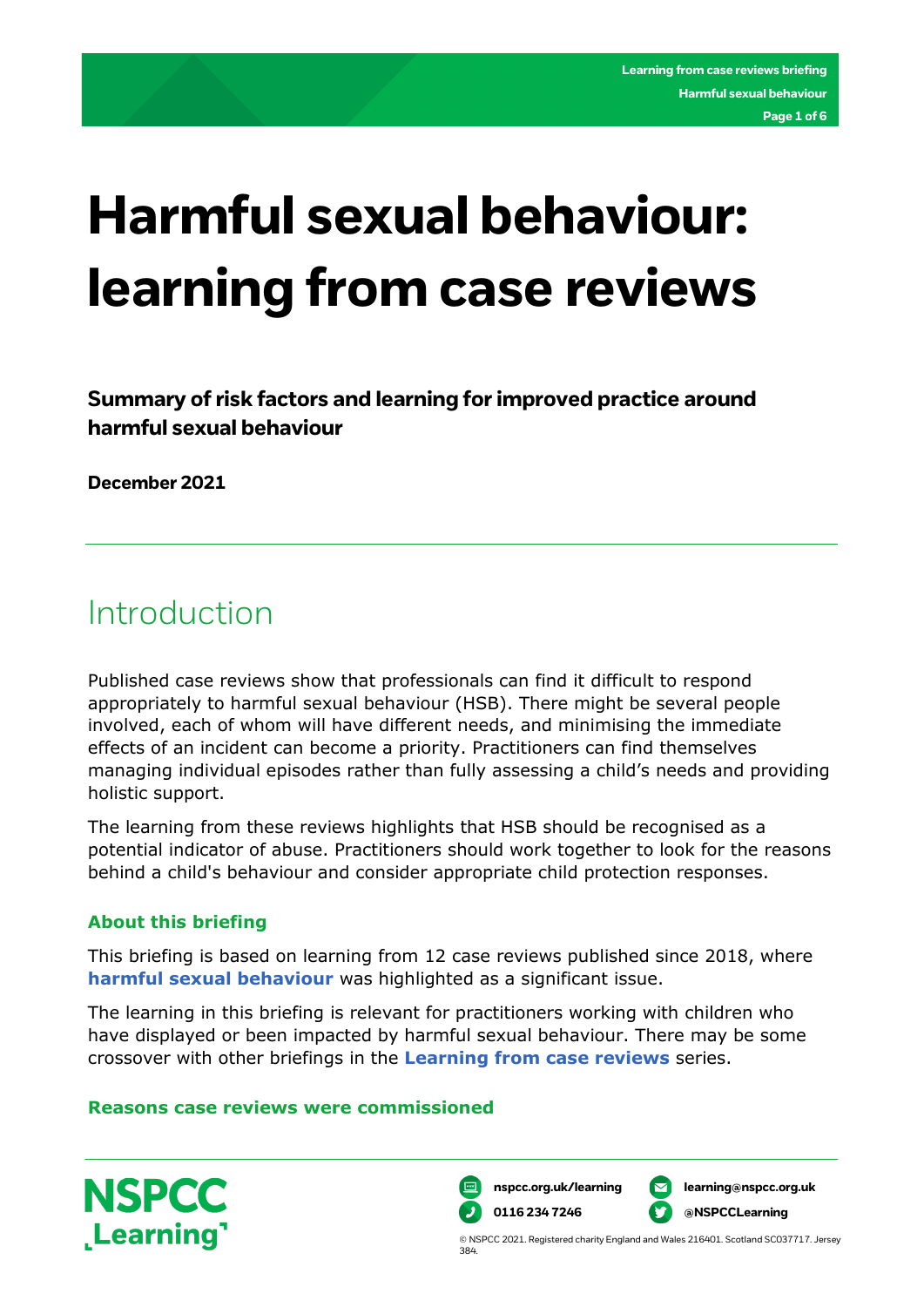**Page 2 of 6**

The children in these case reviews became the subject of reviews following:

- displaying or being impacted by harmful sexual behaviour
- sexual, physical and emotional abuse
- neglect
- death at the hands of their parents
- suicide.

# Key issues

# **Children with complex needs**

The children and young people in these case reviews had complex lived experiences which included a range of challenges and risk factors. These included:

- learning difficulties
- difficulty forming friendships with a peer group
- emotional distress
- displaying behaviour that adults perceived to be risky or challenging
- parental mental health problems
- parental substance misuse
- exposure to adults' sexualised behaviour
- exposure to adults perceived by professionals to be 'risky'
- domestic abuse (including sexual violence)
- sexual abuse and/or exploitation
- neglect.

It could be difficult for the adults around a child to recognise and respond appropriately to a wide range of needs. Sometimes practitioners prioritised certain needs over others and HSB was overlooked.

Sometimes a child's sexualised behaviour was assessed in isolation, without taking wider contextual information into account. As a result, the behaviour was wrongly assessed as being developmentally typical and the child didn't receive appropriate support for HSB.

Schools and foster carers weren't always prepared or equipped to respond appropriately to a child's level of need, which sometimes led to the child being excluded or a placement breaking down. If adults are unable to build a long-term trusting relationship with a child, this can make them less able to spot concerning patterns of behaviour and take protective action.



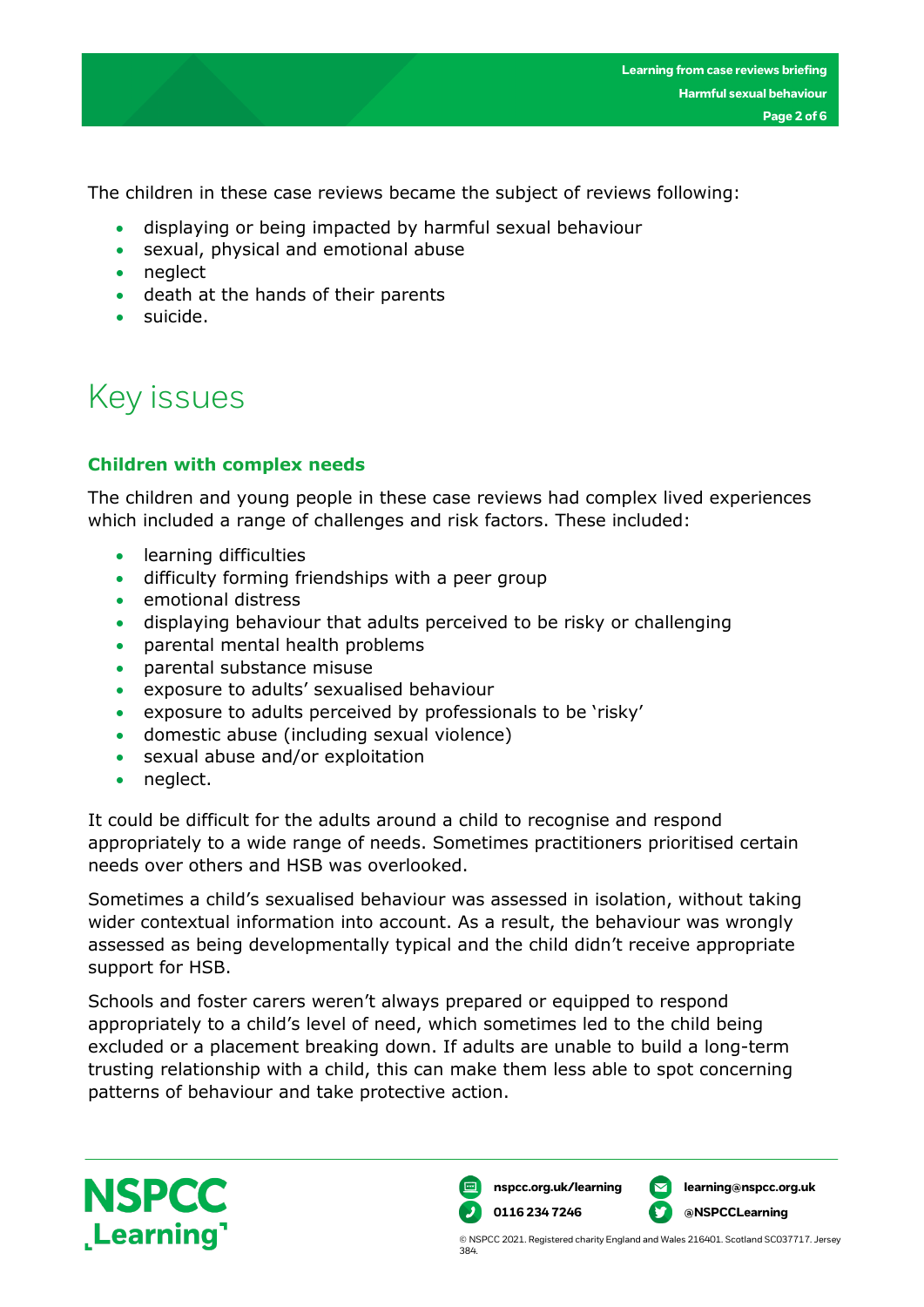### **Confusion about who needs support and protection**

HSB can involve several children. Sometimes the needs or behaviour of one child can distract practitioners' attention away from the needs of another.

Sometimes children who displayed HSB were placed in foster care with no assessment of how they might interact with other children in the placement. As a result, HSB sometimes escalated and other children in the placement became at risk.

In situations where one sibling displayed HSB towards another (intra-familial HSB), practitioners sometimes over-relied on parents to protect all their children. This extra pressure could overload parents and make them less able to care for the whole family safely. Some practitioners also prioritised providing support to parents, taking an adult focussed approach and overlooking the needs of the children in the family.

Sometimes the concern about a child's risk to others overshadowed the risks they were being exposed to. This meant the child wasn't appropriately protected.

It's important for practitioners to keep parents and carers informed about and on board with the support being provided to their family. However practitioners sometimes found it difficult to balance this with the need to ask questions of parents and carers and be curious about what's going on in a child's life.

# **Voice of the child**

Practitioners didn't always seek to understand the individual lived experience of all children involved in HSB and tailor support to their needs. Parents and carers sometimes spoke on behalf of their children and acted as a gatekeeper in deciding whether to accept or decline support.

Sometimes parents and carers blamed children who had disclosed experiencing intrafamilial HSB for 'causing trouble' for the family. This made the children feel less able to speak out about what was happening to them.

#### **Professional attitudes**

Not all practitioners understood the reasons why children display HSB. This meant children were sometimes viewed as the instigators rather than the victims of their behaviours and circumstances.

HSB was sometimes seen as a behavioural problem rather than an indicator of abuse. This meant practitioners focussed on responding to individual incidents of HSB rather than looking at patterns of behaviour and the reasons behind it.

Practitioners didn't always understand that children disclose abuse in a range of ways, including through their behaviour. Although they were concerned about a child displaying HSB, they didn't always think they could take child protection action unless



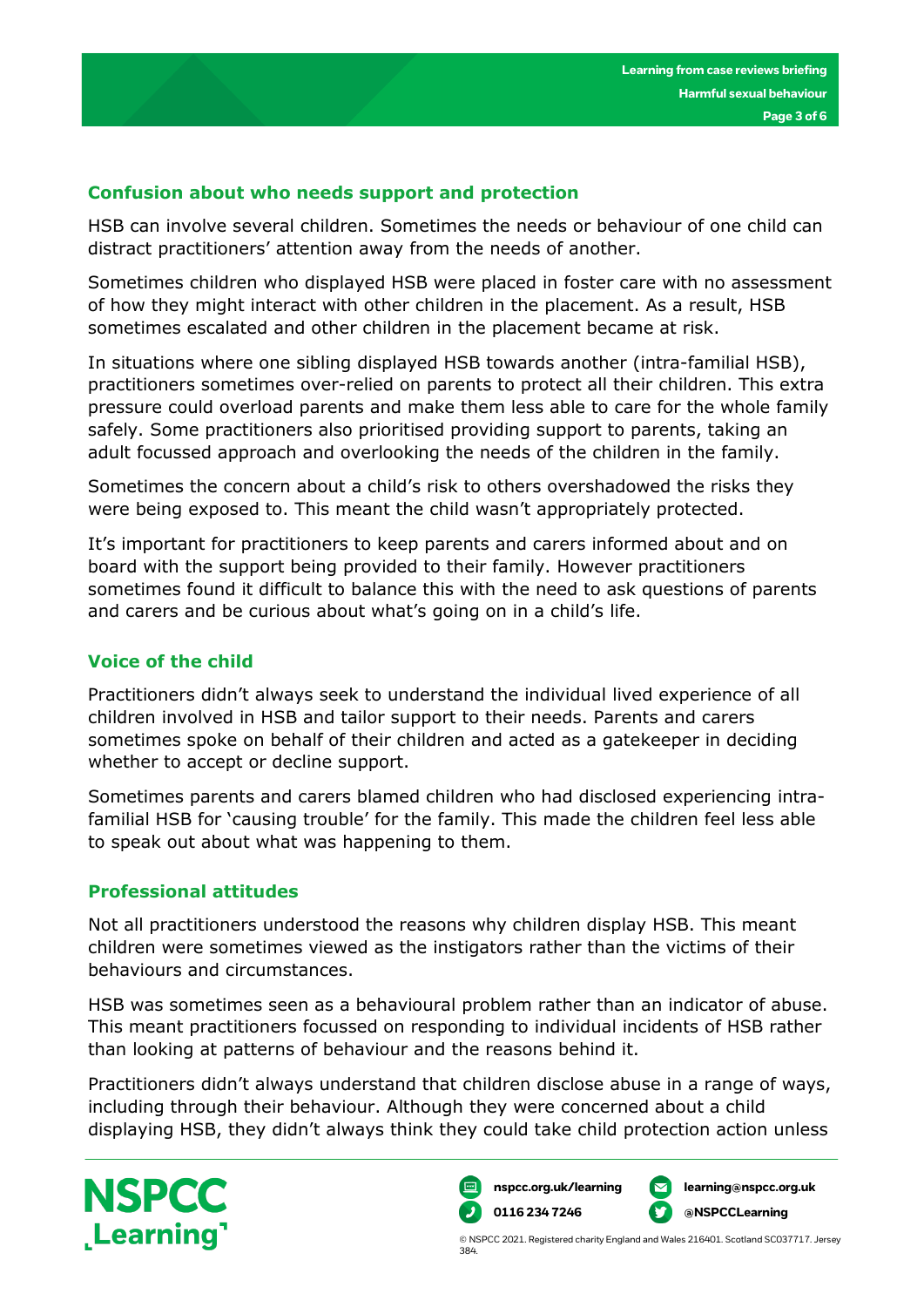there was physical evidence of abuse or the child directly spoke out about it. Some practitioners believed that if children didn't directly disclose abuse it was because they didn't want support.

Sometimes practitioners assumed that sexual behaviour between two children was consensual. This meant HSB wasn't recognised or reported and information about patterns of behaviour wasn't shared. Some professionals normalised HSB by referring to the children involved as 'boyfriend' or 'girlfriend'.

Some professionals judged children with complex backgrounds according to their past behaviour, for example if they had previously been involved in a consensual sexual relationship. This meant children weren't always taken seriously if they did speak out about having experienced HSB.

Professionals sometimes made or accepted assumptions and generalisations without investigating further. In one situation an incorrect assumption was made that because a young person had displayed HSB towards their sister, their behaviour posed no risk to boys. Sometimes it was assumed that children from the same family would have the same needs, but this was not always the case.

# **Capacity of services and resources**

Due to lack of resources, it can take time for appropriate therapeutic intervention to be offered to a child. Sometimes the support that services could provide within the limits of their capacity was not adequate or appropriate for the child's needs.

In one situation, practitioners weren't given the resources to fully assess the risk a child posed to others. In another, the funding for a child to continue with therapeutic support was not approved, despite being strongly supported by members of the child protection team.

Sometimes children didn't meet the criteria for support from services such as child and adolescent mental health services (CAMHS), community youth teams and early help services. There wasn't always alternative, appropriate support available.

# Learning for improved practice

# **Recognising and responding to indicators of abuse**

All adults working or volunteering with children should be trained to recognise and respond to the indicators of child abuse and neglect. This includes being able to recognise changes in or patterns of behaviour that could suggest something isn't right in a child's life.



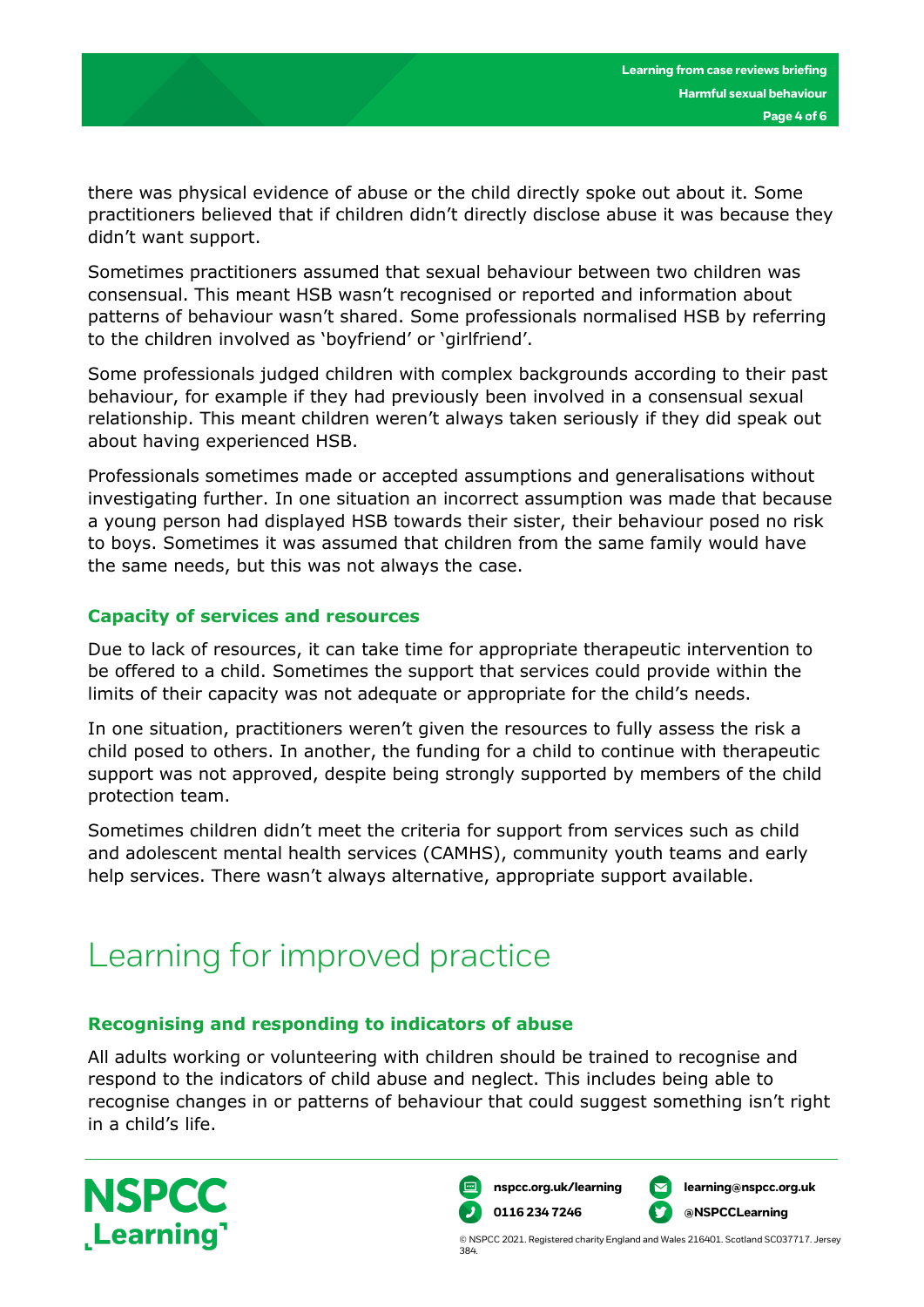Adults should never wait for a child to verbally disclose abuse before they raise a child protection concern, particularly if other indicators are present. They should understand and be alert to the range of ways that children might consciously or unconsciously try to communicate what's happening to them, and be aware of the barriers to speaking out.

Practitioners should look for the reasons behind behaviour they perceive to be 'risky' or 'challenging'. Interventions should focus on understanding and reducing the causes of distress rather than changing behaviour.

Different agencies within a local area should be trained to have a shared understanding of the terminology and language for HSB, to make it easier for them to share information to protect a child.

# **Supporting children and families with complex needs**

Practitioners should have a child-centred approach, working with children to find out their lived experience, what risks they are exposed to and what their needs are.

Any care agreements with parents and carers should be tailored to the needs of the family and consider how HSB might affect the whole family.

When working with families that have complex needs, particularly in cases of intrafamilial HSB, practitioners should receive regular, high quality management support and supervision. This will help make sure all the needs of the child are being identified and appropriate support is being given.

Practitioners should receive support and supervision to enable them to find the balance between working with parents and carers but also challenging them where necessary.

# **Assessing risk and need**

As soon as there are concerns about a child's safety and welfare, social work practitioners should review their previous involvement with the child and family. Any judgement about current needs and risks should be in the context of what is known about a child's history.

Practitioners should carry out holistic, multi-agency assessments, taking all risk factors within the family, community and environment into account. It's vital that assessments are informed by the voice of children and young people, to help ensure children feel listened to and interventions are appropriate. Decisions should be fully evidence-based and rationales should be recorded.

Local authorities should review assessment tools to ensure they are providing the right contextual information to inform decision making.